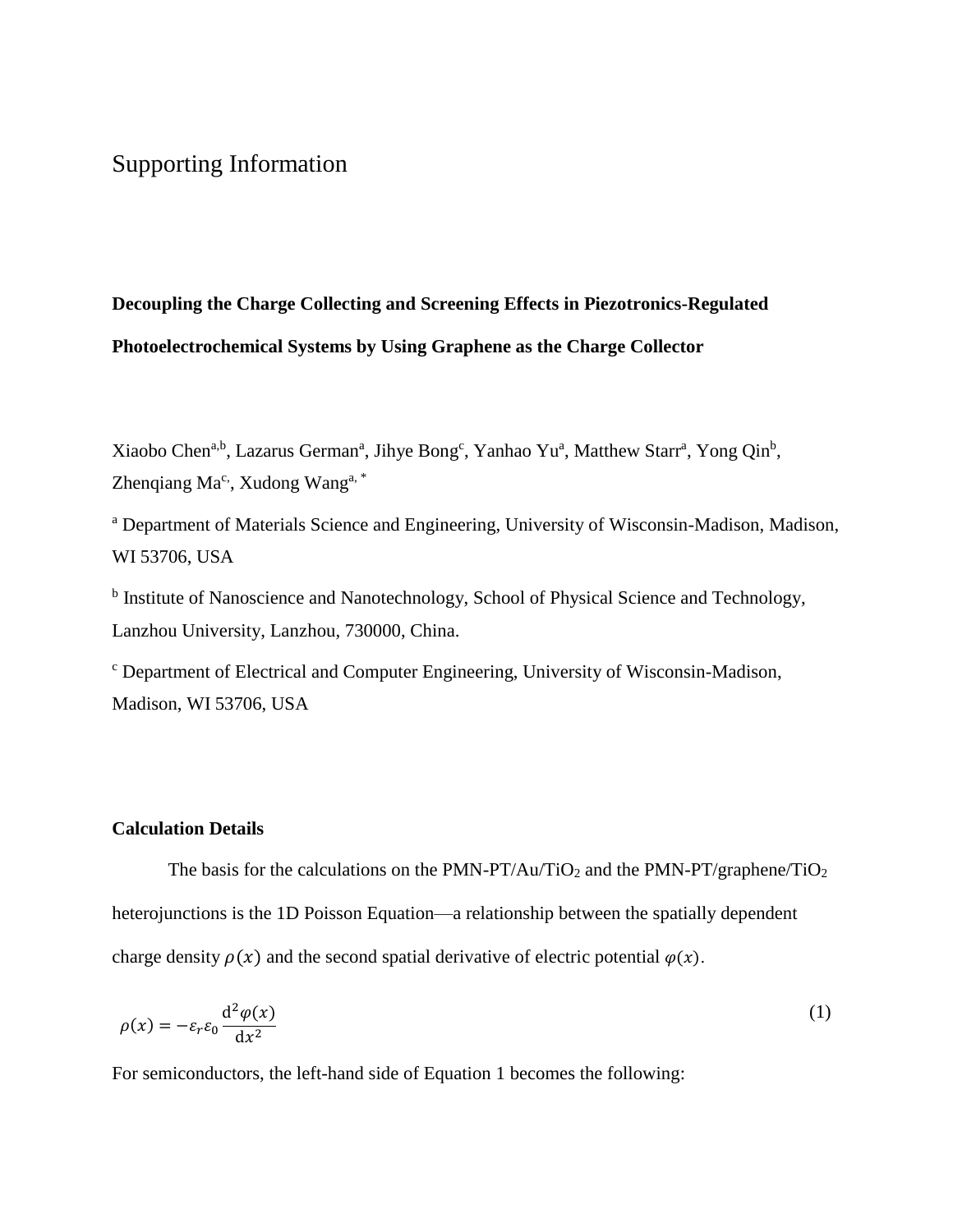$$
\rho(x) = z_n n + z_p p + z_{N_D} N_D + z_{N_A} N_A \tag{2}
$$

Where *n, p, N<sup>D</sup>* and *N<sup>A</sup>* are the electron, electron hole, donor dopant, and acceptor dopant number densities, respectively, and  $z_i$  is the charge for species  $i$  ( $i = n, p, N_D, N_A$ ). We assume that  $N_A \approx 0$  for n-type TiO<sub>2</sub>. With typical mathematical descriptions for semiconductors, we may combine Equation 1 and 2 to construct the differential equation:

$$
\frac{d^2\varphi(x)}{dx^2} = \left(-\frac{1}{\varepsilon_r \varepsilon_0}\right) \left(z_n n_b exp\left[\frac{-z_n e\varphi(x)}{kT}\right] + z_p p_b exp\left[\frac{-z_p e\varphi(x)}{kT}\right] + z_{N_D} N_D\right) \tag{3}
$$

Equation 3 relates the potential profile in the semiconductor to its properties and parameters: the electrical permittivity  $\varepsilon_r \varepsilon_0$ , bulk electron and hole concentrations ( $n_b$  and  $p_b$ , respectively), and dopant concentration  $N_D$ .

We assume that  $TiO<sub>2</sub>$  is primarily doped by electronically compensated oxygen vacancies  $\text{(null} \rightarrow V_0^+ + 2e^-)$  where  $n_b \approx 2 N_D$ . We use the charges  $z_n = -1$ ,  $z_p = +1$ , and  $z_{N_D} = z_{V_O^+} =$  $+2$ . For an operational temperature of 22 $^{\circ}$ C we assume that these oxygen vacancies are uniformly distributed and are stationary. In other words, oxygen vacancies—the charged dopant cores—are not permitted to diffuse in this model despite their being subject to an electric field.

With the law of mass action ( $n_i^2 = n_b p_b$ ), we may rewrite Equation 3 as the following:

$$
\frac{\mathrm{d}^2 \varphi(x)}{\mathrm{d}x^2} = \frac{-2N_D \exp\left[\frac{e\varphi(x)}{kT}\right] + \frac{\left(N_C \exp\left[-\frac{E_g}{2kT}\right]\right)^2}{2N_D} \exp\left[\frac{-e\varphi(x)}{kT}\right] + 2N_D}{-\varepsilon_{Semi}\varepsilon_0} \tag{4}
$$

Where  $N_c$  and  $E_g$  are the density of states in the conduction band and the band gap of TiO<sub>2</sub>, respectively. We treat our PEC system and Equation 4 as a semi-infinite case such that  $d\varphi(x=\infty)$  $\frac{d(x = \infty)}{dx} = 0$  and  $\varphi(x = \infty) = 0$  and we reach a special case where  $\frac{d^2 \varphi}{dx^2}$  $\frac{\mathrm{d}^2 \varphi}{\mathrm{d} x^2} = \frac{1}{2}$ 2  $\frac{d}{d\varphi} \left( \frac{d\varphi}{dx} \right)$  $\left(\frac{d\varphi}{dx}\right)^2$  may be applied to Equation 4: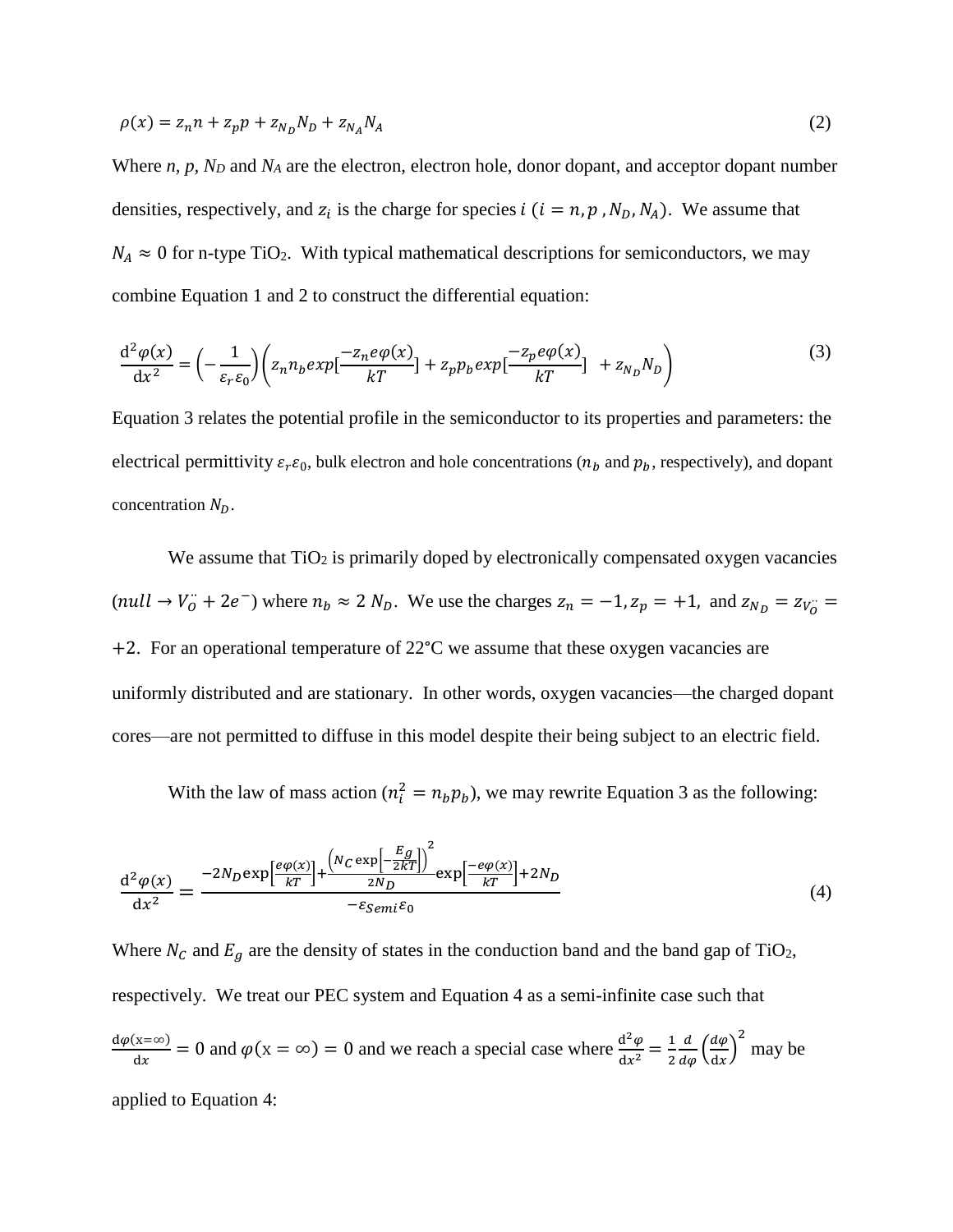$$
\frac{d\varphi(x)}{dx} = -\left\{ \frac{2kT}{\varepsilon_{Semi}\varepsilon_0} \left[ 2N_D \left( \exp\left[\frac{e\varphi(x)}{kT}\right] - 1 \right) + \frac{N_C^2 \exp\left[-\frac{E_g}{kT}\right]}{2N_D} \left( \exp\left[\frac{-e\varphi(x)}{kT}\right] - 1 \right) - \frac{2eN_D z_{N_D} \varphi(x)}{kT} \right] \right\}^{\frac{1}{2}}
$$
(5)

Equation 5 sets up a differential equation between electrical potential  $\varphi(x)$  and electric field  $\frac{d\varphi(x)}{dx}$ .

When presented with a ferroelectric polarization  $D_{Ferro}$  [C m m<sup>-3</sup>] from the PMN-PT, the electrode (Au or graphene) and/or the semiconductor  $(TiO<sub>2</sub>)$  must supply the appropriate charges  $(q_{Int}$  and  $q_{Semi}$  [C m<sup>-2</sup>], respectively) to maintain charge neutrality.

$$
D_{Ferro} + q_{Int} + q_{Semi} = 0 \tag{6}
$$

Using Gauss' Law,  $q_{\text{Semi}}$  may be expressed as:

$$
q_{Semi} = \varepsilon_{Semi}\varepsilon_0 \frac{\mathrm{d}\varphi(x=0)}{\mathrm{d}x} \tag{7}
$$

Where  $x = 0$  represents the electrode/semiconductor interface, and  $\varphi(x = 0)$  is the potential difference between the interface and the bulk of the TiO<sub>2</sub>;  $\varphi$ ( $x = 0$ ) serves as a boundary condition for solving Equation 5. Combining Equation 6 and 7, we may solve for the value  $\varphi$ ( $x = 0$ ) which satisfies charge neutrality, and numerically solve Equation 5 to construct a potential profile in TiO2.

Since the Au or graphene may contribute some charge density to compensate  $D_{Ferro}$ , it is important to look at the magnitude of charge that is *available* within the electrode. We begin with Au which has a high free-carrier density  $({\sim}10^{23} \text{ cm}^{-3})$  that translates to  ${\sim}100 \text{ C m}^{-2}$  for a standard 10-nm thick Au film—over two orders of magnitudes large than that of the measured  $D_{Ferro} = 0.3$  C m<sup>-2</sup> for our poled PMN-PT. We make a similar observation for TiO<sub>2</sub> by looking at an isolated system of Au and  $TiO<sub>2</sub>$  in equilibrium.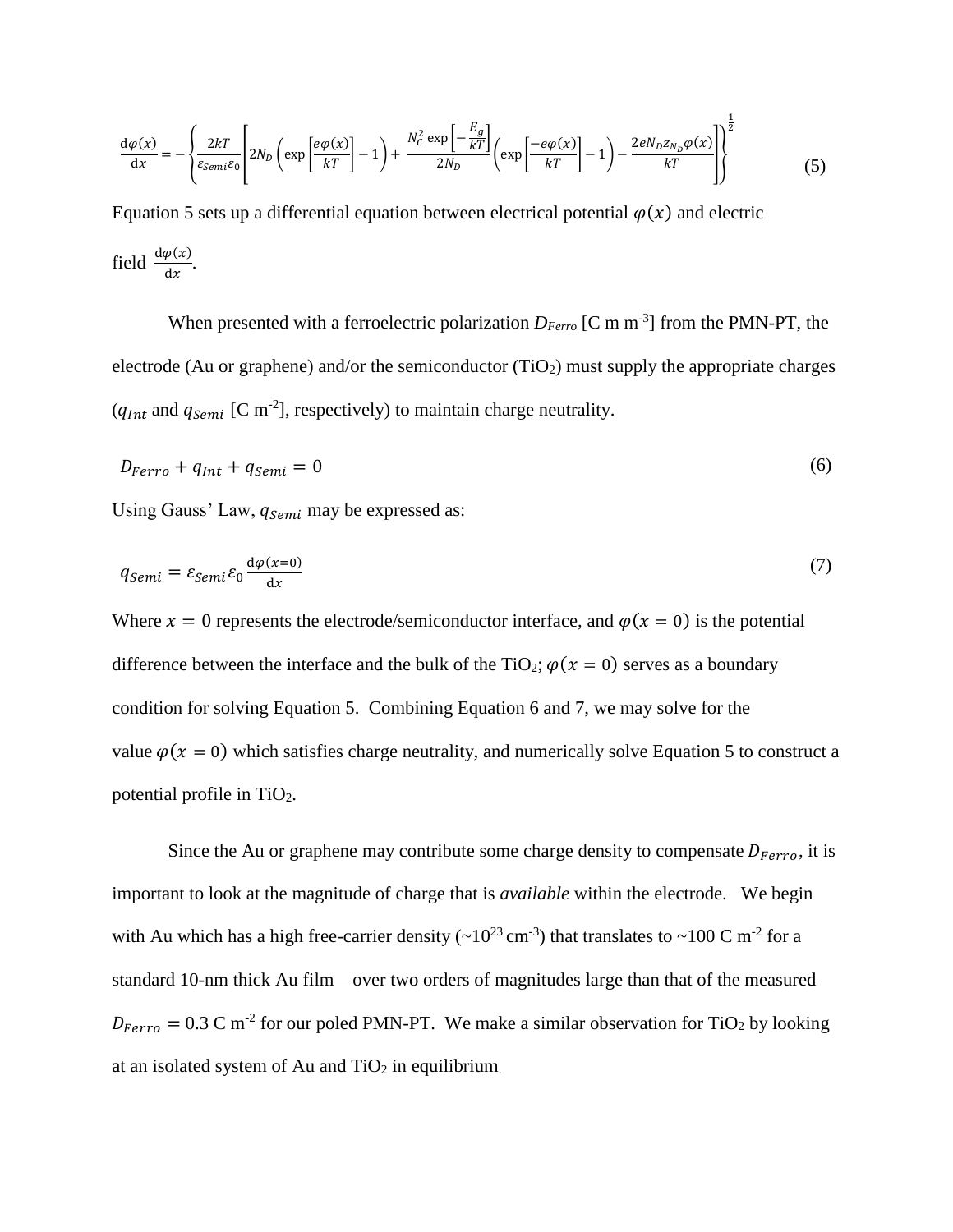Au and  $TiO<sub>2</sub>$  equilibrate by exchanging charge across the Au/TiO<sub>2</sub> interface until their Fermi energies are equal. The resultant space charge region in  $TiO<sub>2</sub>$  may be compensated by Au on an Å scale, effectively making the potential change between bulk  $TiO<sub>2</sub>$  and the Au/TiO<sub>2</sub> interface equal to the difference between the Fermi energies ( $\varphi(x = 0) = E_{F,TiO_2} - E_{F,Au}$ ). This potential difference corresponds to a charge density on the order of  $10^{-3}$  C m<sup>-2</sup>; five orders of magnitude smaller than the charge density available in Au.

A 10-nm Au layer has enough available charge to screen the PMN-PT ferroelectric polarization and compensate the charge in  $TiO<sub>2</sub>$  when the metal and semiconductor equilibrate separately. Even a hypothetical 1-nm Au layer would have 10 and  $10<sup>3</sup>$  times more charges than the charges presented at PMN-PT/Au and Au/TiO<sub>2</sub> interfaces, respectively. Thus, Au would fully screen  $D_{Ferro}$  and there would be no ferroelectric tuning of band bending in TiO<sub>2</sub> when an Au electrode is used.

A single layer of graphene has  $\sim 10^{12}$  cm<sup>-2</sup> free charge carriers available to compensate for a ferroelectric polarization.<sup>[1]</sup> This translates to an available charge density on the order of  $10^{-3}$  C  $m^{-2}$ —two orders of magnitude lower than that required to fully screen  $D_{Ferro}$ . As such, graphene can compensate for only a small fraction of  $D_{Ferro}$ , the remainder of which must be compensated by  $TiO<sub>2</sub>$  to maintain charge neutrality. We describe our system mathematically by assuming that the sign for the charges supplied by graphene is opposite to that of the sign for  $D_{Ferro}$ (i.e.  $|D_{Ferro} + q_{int}| < |D_{Ferro}|$ ). This condition is then used to solve Equation 6 and 7 for our boundary condition  $\varphi$  ( $x = 0$ ), and ultimately construct the potential profile in TiO<sub>2</sub> by numerically solving Equation 5.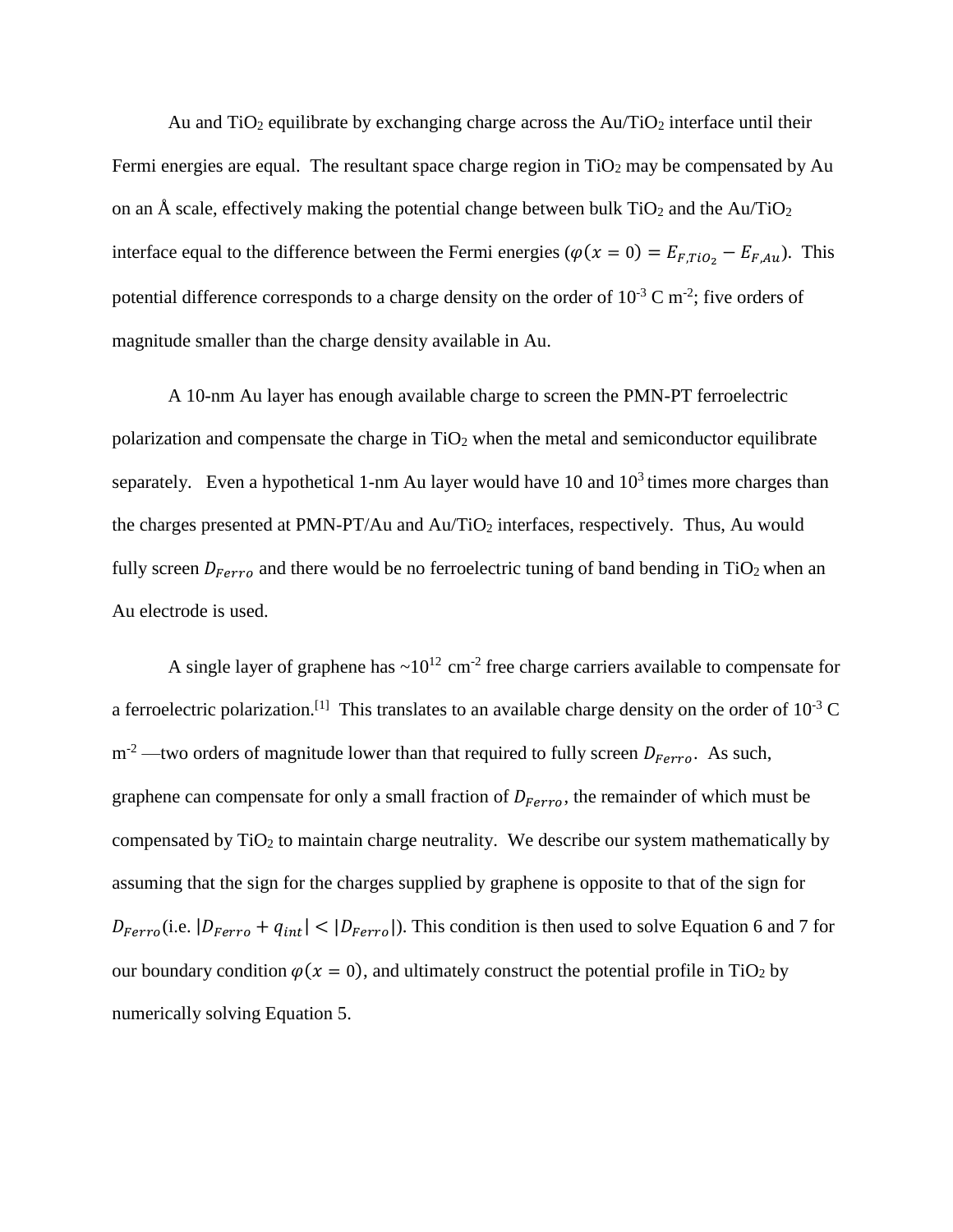With appropriate poling direction, the ferroelectric charge of PMN-PT can be shown to effectively enhance the band bending in  $TiO<sub>2</sub>$ . The graphene system requires that  $TiO<sub>2</sub>$  supply a charge density about five orders of magnitude larger than that for the  $Au/TiO<sub>2</sub>$  junction in equilibrium. This larger charge corresponds to a greater potential change (band bending) in  $TiO<sub>2</sub>$ , thus showing that the PMN-PT/graphene/TiO<sub>2</sub> heterojunction may be subject to ferroelectric tuning.

Constructing the potential profile within the PMN-PT is fairly simple. PMN-PT is taken to be an ideal insulator (i.e. carries no charge) in which the potential change is linear. The thickness *d* was arbitrarily chosen and the potential across the PMN-PT was calculated using the parallel plate capacitor equation  $\frac{Q}{\Delta V} = \frac{\varepsilon_{PMN-PT}\varepsilon_0 A}{d}$  $\frac{C}{d}$  under different charge  $\frac{Q}{A} = D_{Ferro}$ .

For the equilibration between the TiO<sub>2</sub> and the electrolyte (1 M NaOH<sub>(aq)</sub>), we must consider the initial interactions that happen at the  $TiO<sub>2</sub>/electrolyte interface$ . A surface dipole forms when the two media first come into contact which is the cause for the flat-band potential shift that coincides with a change in the pH of electrolyte. In general, the flat-band potential shift with pH (and thus the work function difference as a function of pH) is approximately 59 meV per unit of pH change. Therefore, if the Fermi level (*EFermi at iso*) of the semiconductor relative to solution at the isoelectric point (*pHiso*) is known, then the Fermi level (*EFermi*) at any *pH* can be approximated by:<sup>[2,3]</sup>

$$
E_{Fermi} = E_{Fermi at iso} - (0.059) * (pH - pH_{iso})
$$
\n
$$
(8)
$$

We remind the reader that energies levels are given relative to vacuum potential;  $E_{Fermi}$  and  $E_{Fermi at iso} < 0$ . Equation 8 gives a shift of the Fermi energy of  $E_{F,Tio_2}$  relative to the Nernst potential for the oxidation evolution reaction  $E(O_2/H_2O)$ .

The electrolyte equivalent of Equation 5 is given by: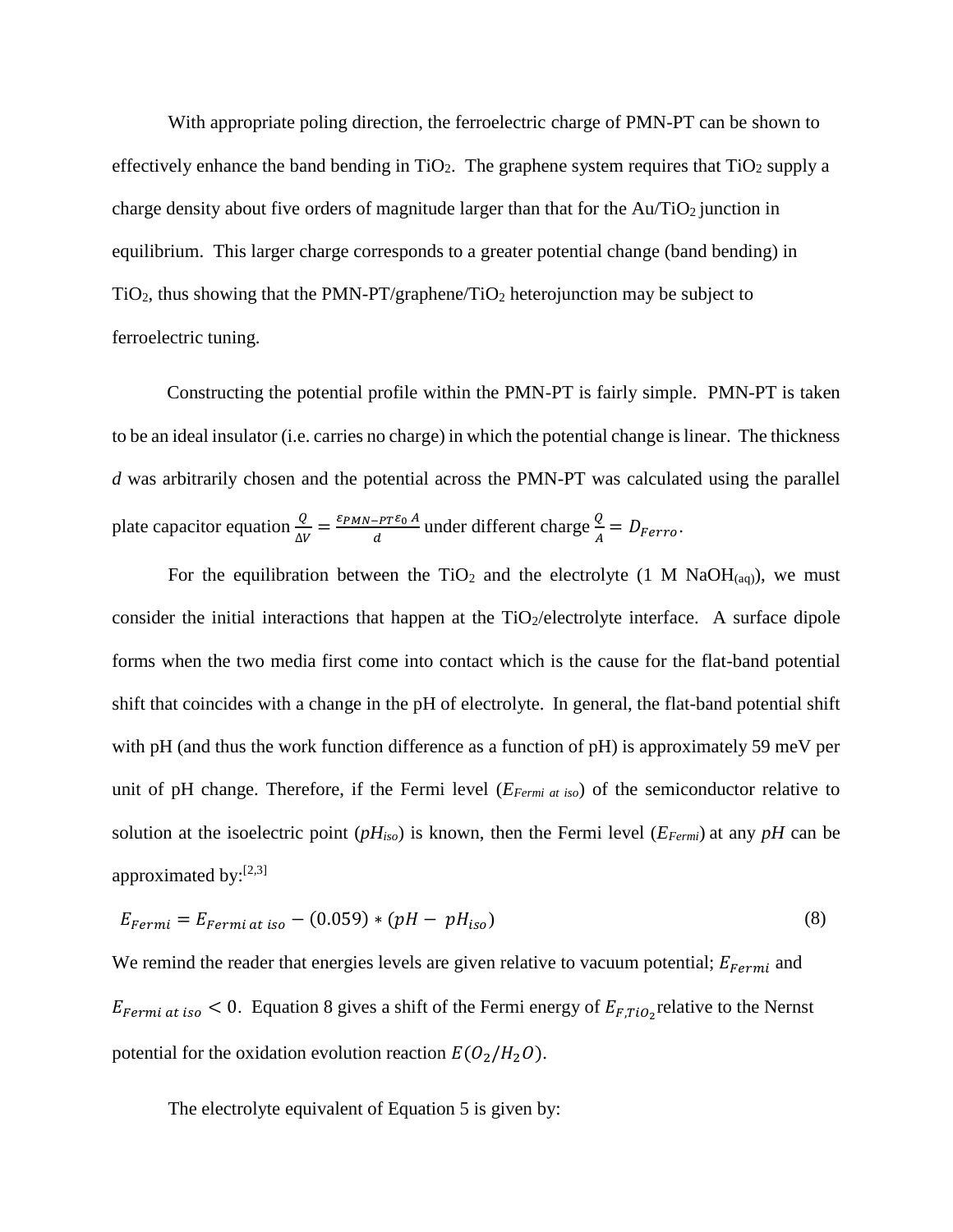$$
\frac{d\varphi(x)}{dx}_{sol} = -\left\{ \frac{2kT}{\varepsilon_{sol}\varepsilon_0} \sum_i n_i \left( \exp\left[ -\frac{z_i e \varphi_{Sol}(x)}{kT} \right] - 1 \right) \right\}^{\frac{1}{2}}
$$
(9)

1

Where  $i = OH$ , Na<sup>+</sup>, H<sup>+</sup> and  $\varepsilon_{Sol}$  is taken to be the relative electrical permittivity of water ( $\varepsilon_{Sol}$ =80). Again, we invoke the semi-infinite boundary conditions implemented for PMN- $PT/electrode/TiO<sub>2</sub>$  multijunction when solving for the equilibration between  $TiO<sub>2</sub>$  and the electrolyte. I.e. far away from the  $TiO<sub>2</sub>/electrolyte$  interface, the potential in the electrolyte is  $E(O_2/H_2 O)$  vs. vacuum and the potential in TiO<sub>2</sub> is the shifted bulk Fermi energy calculated from Equation (8). This sets up the boundary conditions for the bulk of each of media.

We assume that there is intimate contact between the  $TiO<sub>2</sub>$  and the electrolyte which sets up a boundary condition at the interface:  $\varphi_{TiO_2}(x=0) = \varphi_{Electrolyte}(x=0)$ . This boundary condition can be determined by solving for charge neutrality  $q_{\text{Semi}} + q_{\text{sol}} = 0$  where  $q_{\text{sol}} =$  $\varepsilon_{Sol} \varepsilon_0 \frac{d\varphi_{Sol}(x=0)}{dx}$  $\frac{d^{(\lambda - \sigma)}}{dx}$ , from which the solutions to Equation 5 and 9 may be determined for the TiO<sub>2</sub>/electrolyte interface.

#### **Explicit values used in the calculation:**

#### **Temperature:**

22°C (295.15 K)

#### **Bandgap of TiO<sup>2</sup> (taken for Rutile):**

 $3.02 \text{ eV}^{[4]}$ 

#### **Relative Electrical Permittivity of TiO2:**

 $160^{[5]}$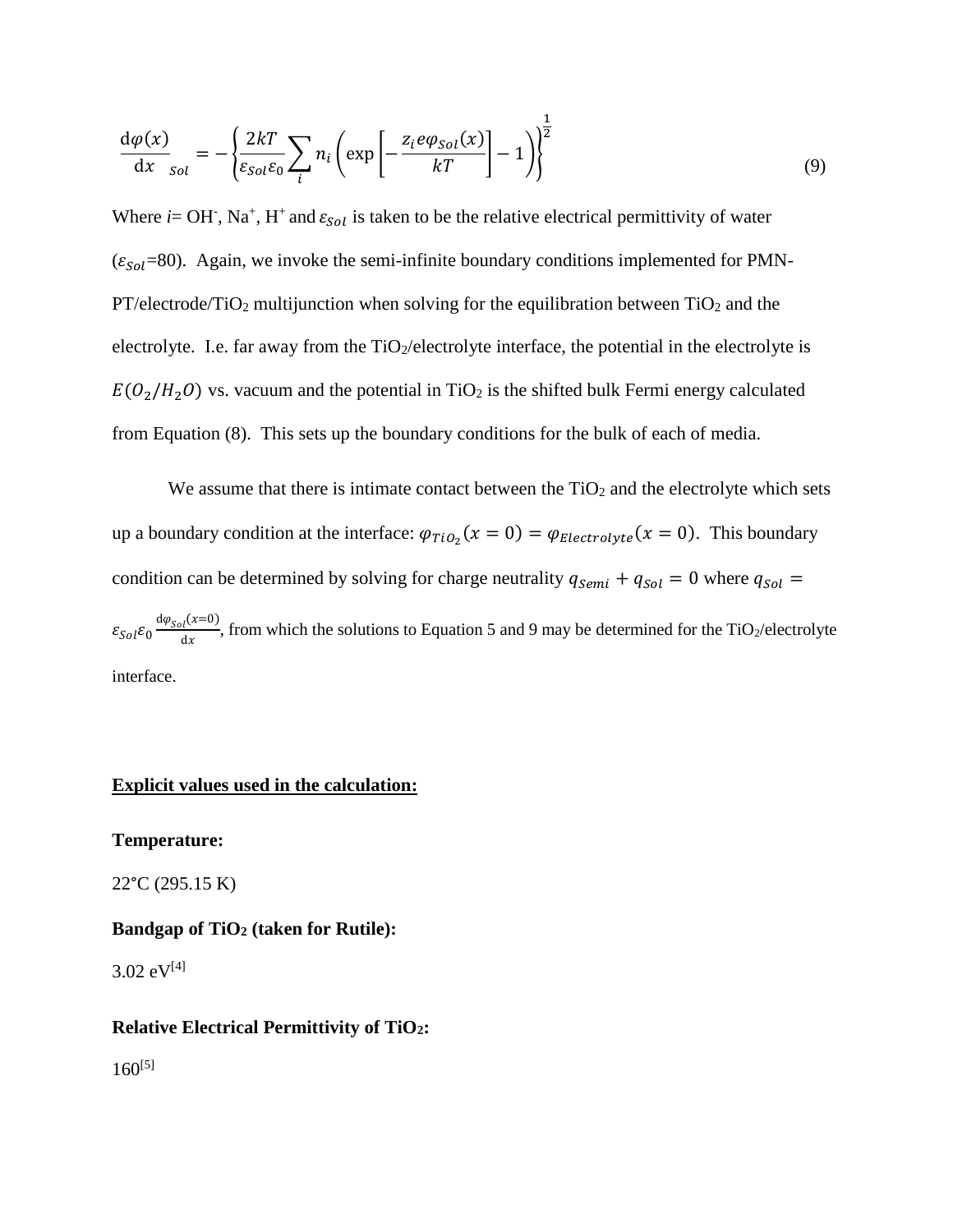## **Donor (Oxygen Vacancy) Concentration in TiO2:**

Chosen:  $10^{17}$  cm<sup>-3</sup>

# **Density of States in the Conduction Band of TiO2:**

 $10^{20}$  cm<sup>-3[6]</sup>

## **Electron Concentration in TiO2:**

Two times that of the donor (oxygen vacancy) concentration in  $TiO<sub>2</sub>$ 

## **Hole Concentration in TiO2:**

Mass action with intrinsic electrons

## **Fermi Energy of TiO2:**

 $-4.3 \text{ eV}^{[5,7]}$ 

## **Fermi Energy of Au:**

 $-5.1$  eV<sup>[6]</sup>

## **Free Charge Carrier Density in Graphene:**

 $10^{13}$  cm<sup>-3 [1]</sup>

## **Remnant Polarization of PMN-PT:**

Measured from experiment: 30μC cm-2

## **Relative Electrical Permittivity PMN-PT:**

5650[8]

## **Thickness of PMN-PT:**

Arbitrarily chosen to be 1.8μm

## **References**